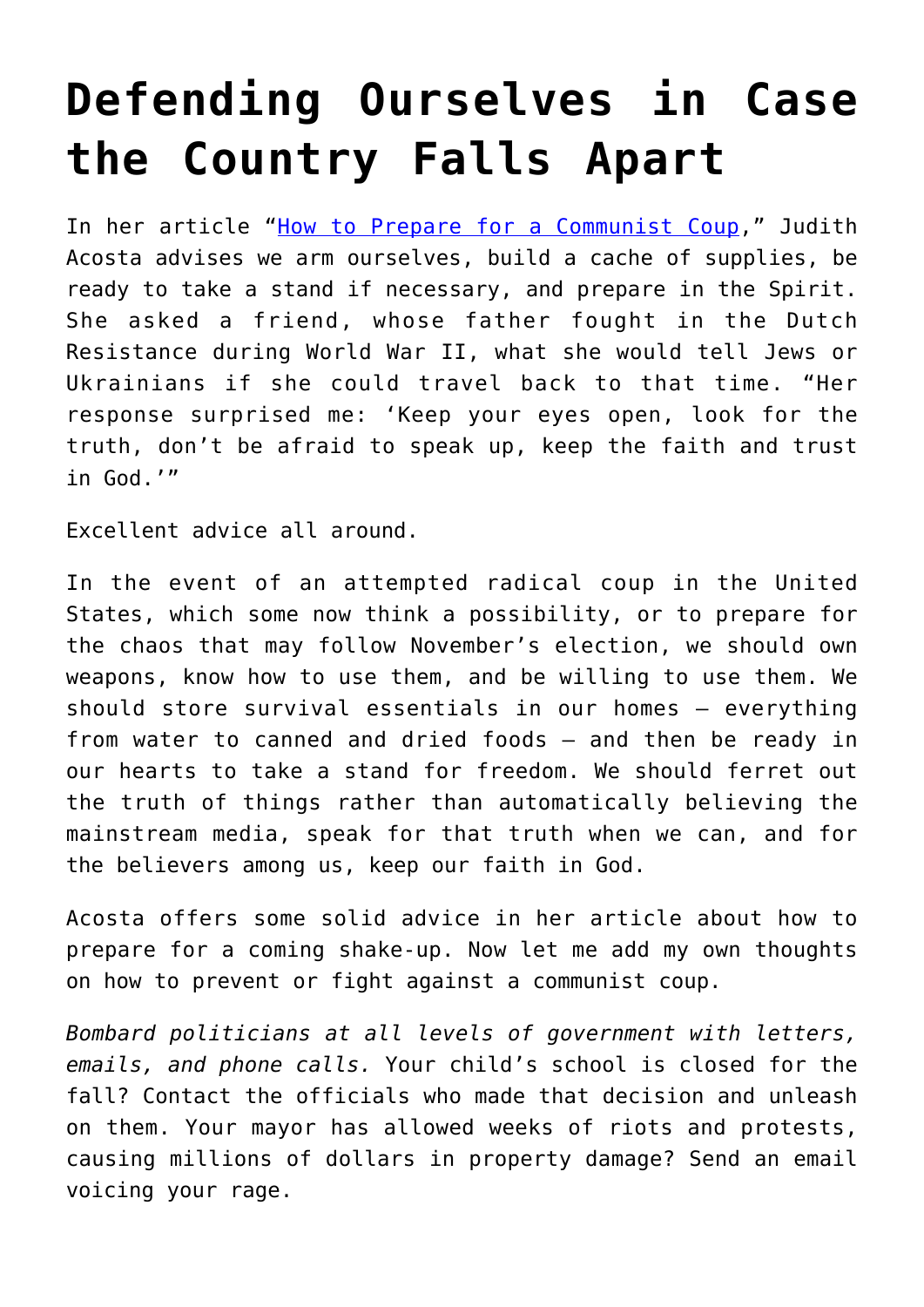Right now many progressive leaders are leading the charge to "fundamentally" change our country while conservative members of Congress and our state and local governments often appear gutless or bemused. Let them hear your voice.

*Double check all the news you read before you buy into it*. Your political persuasion doesn't matter – conservative, progressive, radical. Before you accept any news story as true, find at least two other independent reports that confirm that story. The mainstream media, particularly television, selects the news they wish you to hear, and then twists it into a narrative suitable for the editors and reporters.

Sometimes even that cross-checking can be a waste of time and effort. Coronavirus provides the perfect example. The number of cases, the number of deaths, and the developments of vaccines and effective treatments: contradictions are everywhere. We often hear the expression "The science says…" but the science in this case has gone missing in action, a casualty of misinformation and politics.

Decide the truth for yourself.

*Embrace the normal wherever you can find it*. When I sit in the late afternoons on the patio of the house I am tending in Virginia, I can hear the hoots and laughter of neighbor children and teenagers playing in a recently installed swimming pool. Their exuberance gladdens my heart.

Let's celebrate life even in the midst of our present chaos.

*Keep a sense of humor in the midst of the ridiculous*. This one is tough for me, because the drumbeat of absurdities that greet me every morning on my online news sites is depressing.

For example, New York Governor Andrew Cuomo issued new [regulations](https://reason.com/2020/07/24/andrew-cuomo-bars-new-york-chicken-wings-food/) requiring that bars must serve "substantive foods" to customers who want only a cocktail or a beer. He decreed that "chicken wings" don't qualify as substantive